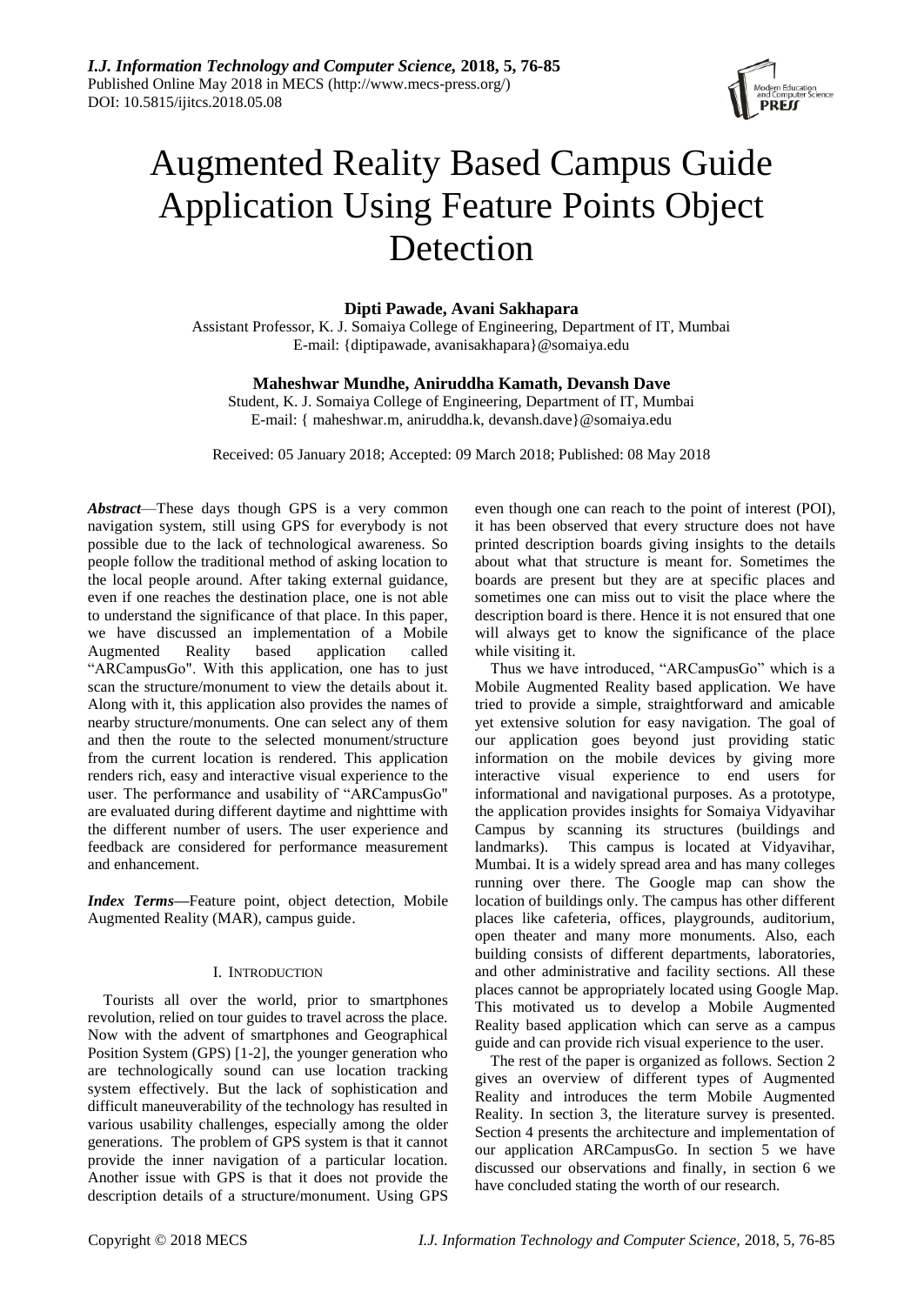## II. TYPES OF AUGMENTED REALITY(AR) AND MOBILE AUGMENTED REALITY(MAR)

In the constant effort of providing enhanced and rich user experience, there has been a huge growth in the development of Augmented Reality based applications [3]. Augmented Reality (AR) can be defined as an enhancement of the user's view of the physical world by adding digital information to it [4]. Augmented Reality can be mainly classified into two categories, namely

- Marker-based AR
- MarkerLess AR

| Table 1. Types of AR  |                     |
|-----------------------|---------------------|
| Marker Based AR [5-7] | MarkerLess AR [5-7] |

|               | Matket Dased AR 13-71                                                                                                                                                                                                                                                                                                                                                                                                                                                               | Matkelless AR [3-7]                                                                                                                                                                                                                                                                                                                           |  |
|---------------|-------------------------------------------------------------------------------------------------------------------------------------------------------------------------------------------------------------------------------------------------------------------------------------------------------------------------------------------------------------------------------------------------------------------------------------------------------------------------------------|-----------------------------------------------------------------------------------------------------------------------------------------------------------------------------------------------------------------------------------------------------------------------------------------------------------------------------------------------|--|
| Concept       | • In order to pre-determine the position and<br>orientation of a camera with respect to the real<br>world, AR applications use a tracking method<br>known as Marker<br>• It consists of a unique label, like two-dimensional<br>(2D) barcodes to identify a location.<br>• These barcodes are usually in the form of shapes<br>formed by combining one or more black squares<br>against a white background as shown in Fig. 1.<br>• Performs object tracking using fiducial markers | • It does not require any prior knowledge of the<br>user's environment to overlay the digital<br>information<br>It uses position data through GPS or image<br>recognition for identification of a location and<br>then superimposes the digital information on it<br>as shown in Fig. 2.<br>• Performs object tracking using natural features |  |
| Example       | AR generated by scanning QR code                                                                                                                                                                                                                                                                                                                                                                                                                                                    | AR generated by scanning an object                                                                                                                                                                                                                                                                                                            |  |
| Advantages    | • The tracking and detection algorithms are simple<br>• Works well irrespective of lighting changes<br>• Does not require any sensors for tracking the<br>real world environment                                                                                                                                                                                                                                                                                                    | Any part of the real environment can be used as<br>target for tracking and placing the virtual object                                                                                                                                                                                                                                         |  |
| Disadvantages | • Markers are not any part of the real world<br>environment<br>• It does not work if the marker is partially<br>overlapped<br>Limit the interactivity<br>٠<br>• Restricted to the object or photo within the<br>border of the marker.                                                                                                                                                                                                                                               | The tracking and detection algorithms are<br>comparatively very complex<br>Requires sensors for tracking the real world<br>environment                                                                                                                                                                                                        |  |

These two types of AR are explained in detail in Table 1. In the early development years of AR, mostly markerbased AR applications were developed. But with the advent of smartphones, there has been a huge paradigm shift from marker-based to MarkerLess AR and markerbased AR is almost faded.

Further these days, many AR based smartphone applications are developed which is referred to as Mobile. Augmented Reality (MAR) based applications. Mobile Augmented Reality can be defined as AR which the user can carry with oneself [8]. It means that the hardware required to implement the AR is a mobile device like smartphone or tablet. The general steps in a Mobile Augmented Reality consist of capturing the scene, processing and identifying the scene and mixing the computer-generated information with the real world view [9]. Most of the MAR applications are MarkerLess AR applications.

Table 2 presents the list of some MAR applications along with its description. From our study, it can be inferred that initially the MAR applications were developed for gaming purpose only. But, of late, the MAR applications are omnipresent in each and every domain, such as real estate, learning, furniture placing, room designing, navigation, social media and so on. Thus MAR applications are now becoming an integral part of mobile application development so as to enhance the real world experience of the user.



Fig.1. An AR marker



Fig.2. Markerless AR using Snapchat application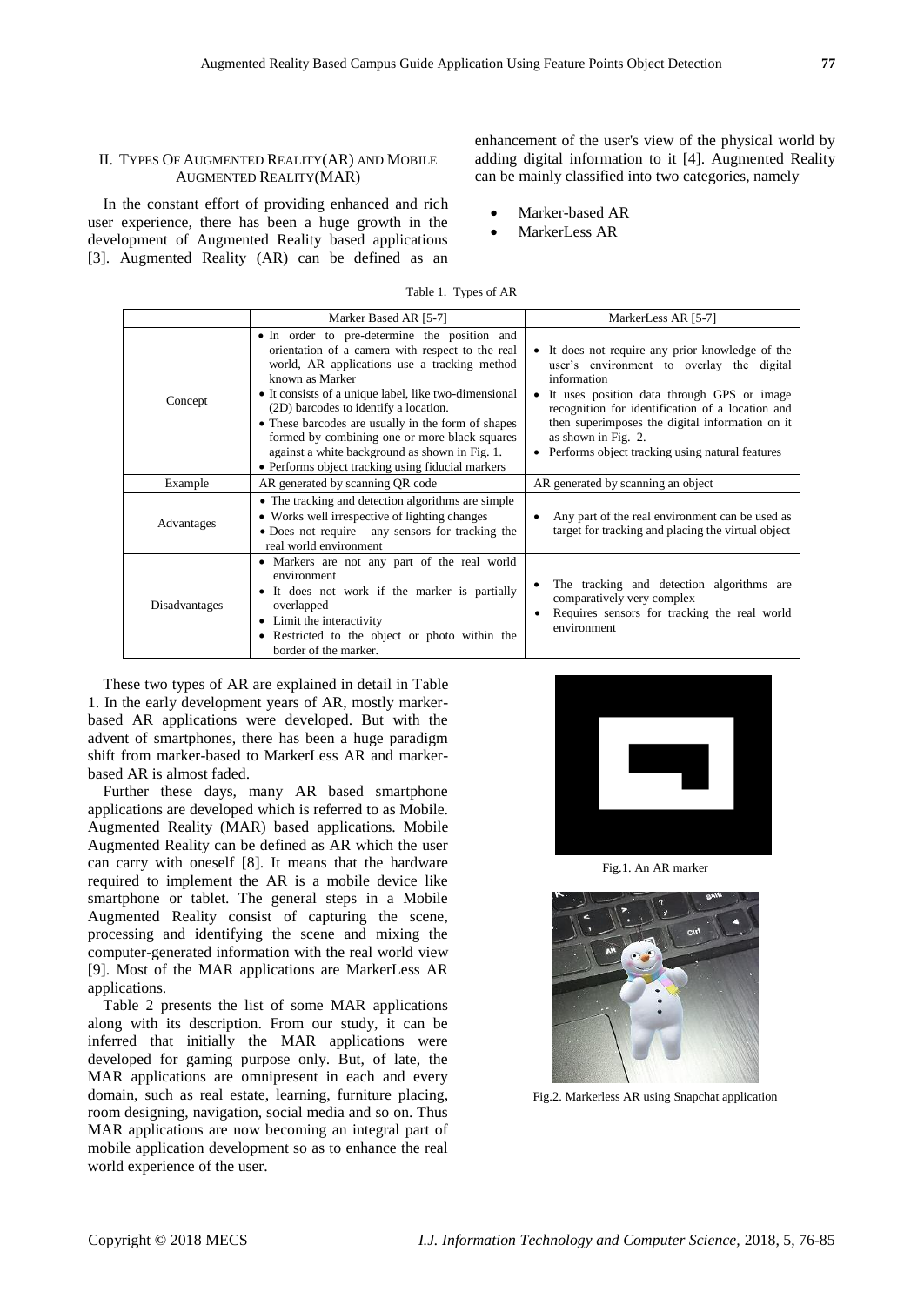| ۰              |  |
|----------------|--|
| 원 사<br>۰       |  |
| ۰.<br>M.<br>۰, |  |

|  |  | Table 2. MAR Applications |
|--|--|---------------------------|
|--|--|---------------------------|

| Application    | Purpose                     | Description                                                                                                                                                                                                                                                                                                                                                                                                    |
|----------------|-----------------------------|----------------------------------------------------------------------------------------------------------------------------------------------------------------------------------------------------------------------------------------------------------------------------------------------------------------------------------------------------------------------------------------------------------------|
| Pok énon Go    | Game                        | It uses GPS to locate the user and move the avatars and uses smartphone<br>camera to display the pokemon in real world                                                                                                                                                                                                                                                                                         |
| Ink Hunter     | Human Tattoo                | It is used for selection and projection of tattoo design in different<br>orientations on any part of human body                                                                                                                                                                                                                                                                                                |
| WallaMe        | Information<br>Transmission | When a user visits a place, the user can capture the street or a wall using<br>smartphone camera and using painting tools can create a message and<br>associate it with the street or wall. Whenever another user visits the same<br>place, using the smartphone camera and WallaMe app, the user can read the<br>hidden message. It provides the facility of exchanging both, private and<br>public messages. |
| Amikasa        | Room Décor                  | It helps to style and design a room. It helps to decide the choice of colors for<br>the walls of the room and the placement of furniture in a room before<br>actually buying the furniture                                                                                                                                                                                                                     |
| Quiver for Fun | Coloring for children       | Quiver company provides special print packs of the pictures on their<br>website. After taking the print, the child can color the picture with crayons<br>and then by using smartphone camera over the colored picture, the picture<br>comes to life.                                                                                                                                                           |
| <b>ROAR</b>    | Shopping                    | It helps the users to instantly find the prizes of the products by clicking its<br>picture. It also provides reviews of other people and finds out discounts as<br>well if available on that product                                                                                                                                                                                                           |
| Snapchat       | Social Media Platform       | The users can communicate with each other through by exchanging pictures.<br>Snapchat lenses are basically graphics that are digitally overlayed over the<br>faces. It is also referred to as social augmented reality platform                                                                                                                                                                                |

## III. RELATED WORK

The combination of the smartphone and the Internet service is the trend of the future information development and software applications. Most of the early mobile tourist applications comprised of various features like a virtual tour of important places located, voice-based information provider, location identifier and a map based path selection function to select the best path to a specified destination within the premises.

Some of the recent tourist applications are discussed here in detail. Sawsan [10] proposed a system which consists of two components, mainly the website and a mobile application. Here first the user has to login to the website and select the destination before commencing the actual tour. Based on the selected destination the system will generate two files.

- XML file which contains information about destination place and nearby hotels. This is considered to be an input for the mobile application (J2ME and Android) module.
- Other files will be containing the supporting map images.

The web application will generate .jar or .apk file depending on the preference given by the user at the time of registration. The user has to install that application. Along with this application, both XML and image files will be loaded on one's mobile and can be used as a guide during the tour.

Advantage: The application can be used offline also. Limitation:

• The mobile application has large memory footprint as it contains all information and related map images.

 As the destination is fixed and then the application is made, feature for destination location customization is not available in the same application.

Alexander et. al. [11] have designed a Smart-M3 platform [12] based tourist assistant system called "TAIS" which extracts the information from various web sources and recommend the nearby location. They also provide facilities like the path to the destination, likedislike options and provision to rate that location. Users reviews collected by this application can be utilized by other interested people to know about the worth of visiting a particular place.

Huei-Ming Chiao et. al. [13] have introduced a 3D VR based tour guide system which provides rich visual experience to the traveler accompanied by entertainment.

Lin Hui et. al. [14] have demonstrated smartphone application blended with mobile augmented reality which serves as a guide for Yilan tourism. The system has basically the two modules

- 1. Map module provides the facility to search information about the hot springs and its corresponding information is given by using the Google Map.
- 2. Augmented reality module provides two functionalities. The first one makes use of point of interest (POI) along with a 2D virtual image to guide the user to reach the destination. Using second functionality, one can scan the Quick Response code for each POI and can redirect to the official site of Yilan. As additional functionality, this application also provides facilities for capturing photos and video recording etc.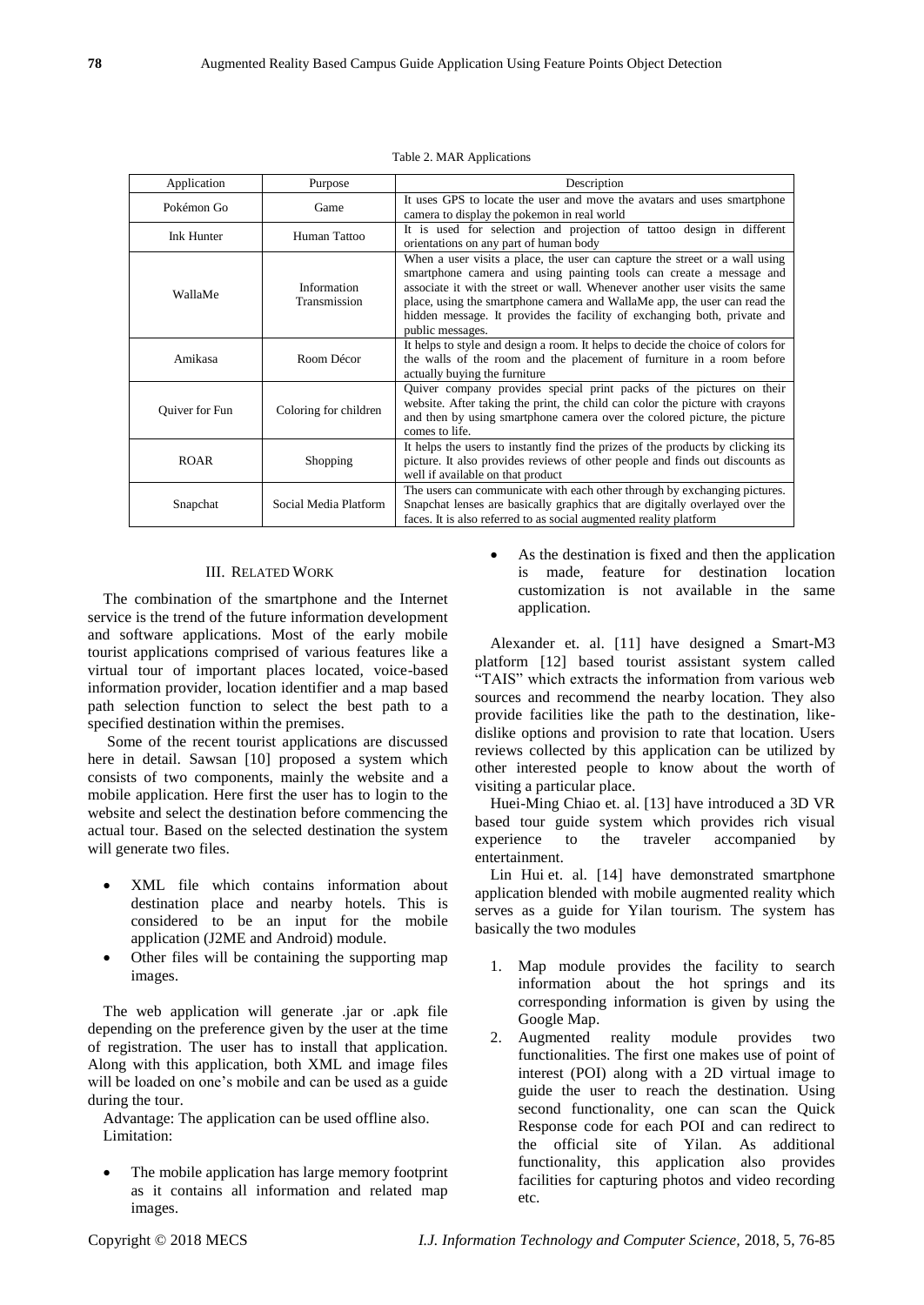Cintya [15] has developed a mobile application for cultural tourism and named it as "AR City". The architecture of the application is divided into Service Consumer which is related to front end and Service Provider which is related to back end. Front end to backend communication is carried out using JSON message. The front end, back-end, database engine are hosted in PaaS service. Finally, the results validation is carried out using the quasi-experiment execution method. This application makes use of the advantage of PaaS services to improve their performance.

F. Wedyan et. al. [16] has put forth "JoGuide"; an android application. This application uses the phone camera to capture the surrounding scene. Before

initializing the camera, GPS needs to be turned on. According to the captured scene request is sent to the GPS and Foursquare [17] and the surrounding site of interest is displayed.

Table 3, summarizes the work done in this area. From the literature survey we observed that in the beginning, the focus of researchers was on providing the information about the site of interest only. Then navigation services and possible transportation options were also considered. But in past few years, along with providing accurate location and precise information, the rich visual experience is also a concern. So the current research is now emphasizing on the smartphones based application developed by considering Mobile Augmented Reality.

| Author                          | Application description / features provided                                                                                                                                                                                                                                                                                                                                                         | Methodology                                                                                                                                                                                                                                                                                                                                                                                                                                                                    |
|---------------------------------|-----------------------------------------------------------------------------------------------------------------------------------------------------------------------------------------------------------------------------------------------------------------------------------------------------------------------------------------------------------------------------------------------------|--------------------------------------------------------------------------------------------------------------------------------------------------------------------------------------------------------------------------------------------------------------------------------------------------------------------------------------------------------------------------------------------------------------------------------------------------------------------------------|
| Sawsan [10]                     | Tourist guide systems which can be used on mobile<br>even when offline. But this application is sort of<br>rigid and serves direction to the pre-selected<br>location only.                                                                                                                                                                                                                         | According to users preference of destination .jar<br>or .apk file is prepared which can be installed on<br>mobile and can be used for navigation.                                                                                                                                                                                                                                                                                                                              |
| Alexander et. al. [11]          | "TAIS" provide features like<br>• Navigation to destination<br>• Details about the place<br>• Search public transport<br>• Share ride service<br>• Like-dislike options<br>• Provision to rate that location                                                                                                                                                                                        | • Smart-M3 platform [12] is used for application<br>development.<br>• Navigation<br>direction<br>is provided<br>using<br>OpenStreetMap-based web mapping service.<br>• Yandex.Schedule API is used for public transport<br>search.                                                                                                                                                                                                                                             |
| Huei-Ming Chiao et. al.<br>[13] | Game-based Tourism Information Service                                                                                                                                                                                                                                                                                                                                                              | • They maintained following component databases<br>such as 3D model, 2D graphics, scripting<br>language, game plan and sound effect.<br>• These components are integrated using Unity 3D<br>engine.<br>• Google Maps API for navigation.                                                                                                                                                                                                                                       |
| Lin Hui et. al. $[14]$          | Mobile augmented reality based Yilan Hot Spring<br>tourism guide smartphone application                                                                                                                                                                                                                                                                                                             | · OmniGuider GPS-aware system as Position-<br>aware Server and Orientation-aware Service for<br>accurate navigation.<br>• Augmented reality for rich visual experience                                                                                                                                                                                                                                                                                                         |
| Cintya [15]                     | "AR City!" provide features like<br>• Search nearby tourist place<br>• Information about selected tourist place<br>• Navigation details<br>• Capture image using inbuilt camera<br>• Radar object indicating distance from the<br>selected place<br>• Rating facility<br>The focus is to study the impact on tourism when<br>augmented reality is blended with tourist guide<br>mobile application. | • Back End component is modeled using MySQL<br>Data Base Server, a Java EE Application, JBoss<br>Application Server and Google Services API. All<br>are put in a nutshell of Red Hat's Platform-as-a-<br>Service called OpenShift® for cloud support.<br>• Frontend web component is developed using<br>HTML, CSS, and JavaScript and Android<br>application is developed using Android SDK.<br>• Impact of augmented reality is measured using<br>quasi-experiment execution. |
| F. Wedyan et. al. [16]          | Using "JoGuide" one can explore the nearby site of<br>interest just by scanning the scene around.                                                                                                                                                                                                                                                                                                   | • GPS and FourSquare [17] are used to locate the<br>nearby location accurately.                                                                                                                                                                                                                                                                                                                                                                                                |

## IV. IMPLEMENTATION OVERVIEW

"ARCampusGo"- a mobile augmented reality based informative guide application is meant for informational and navigational purposes pertaining to places of attraction. Internet connection availability is the prerequisite for using this application. Being user one just needs to install this application, scan the monument/structure on campus. As a result, information related to that monument/structure is being displayed using augmented reality. Along with that nearby points of interest are also provided. On selecting a particular option

navigation details are displayed on the screen.

The application has four major modules

- 1. Android application which serves as client side
- 2. Server Side Service
- 3. Communication Interfaces
- 4. Mobile Augmented Reality based response generation for user query (MAR module)

The architecture of the application is demonstrated in Fig. 3. Client-side application is developed using Android SDK. The user interface uses the inbuilt camera of the smartphone to scan the monument/structure. As Internet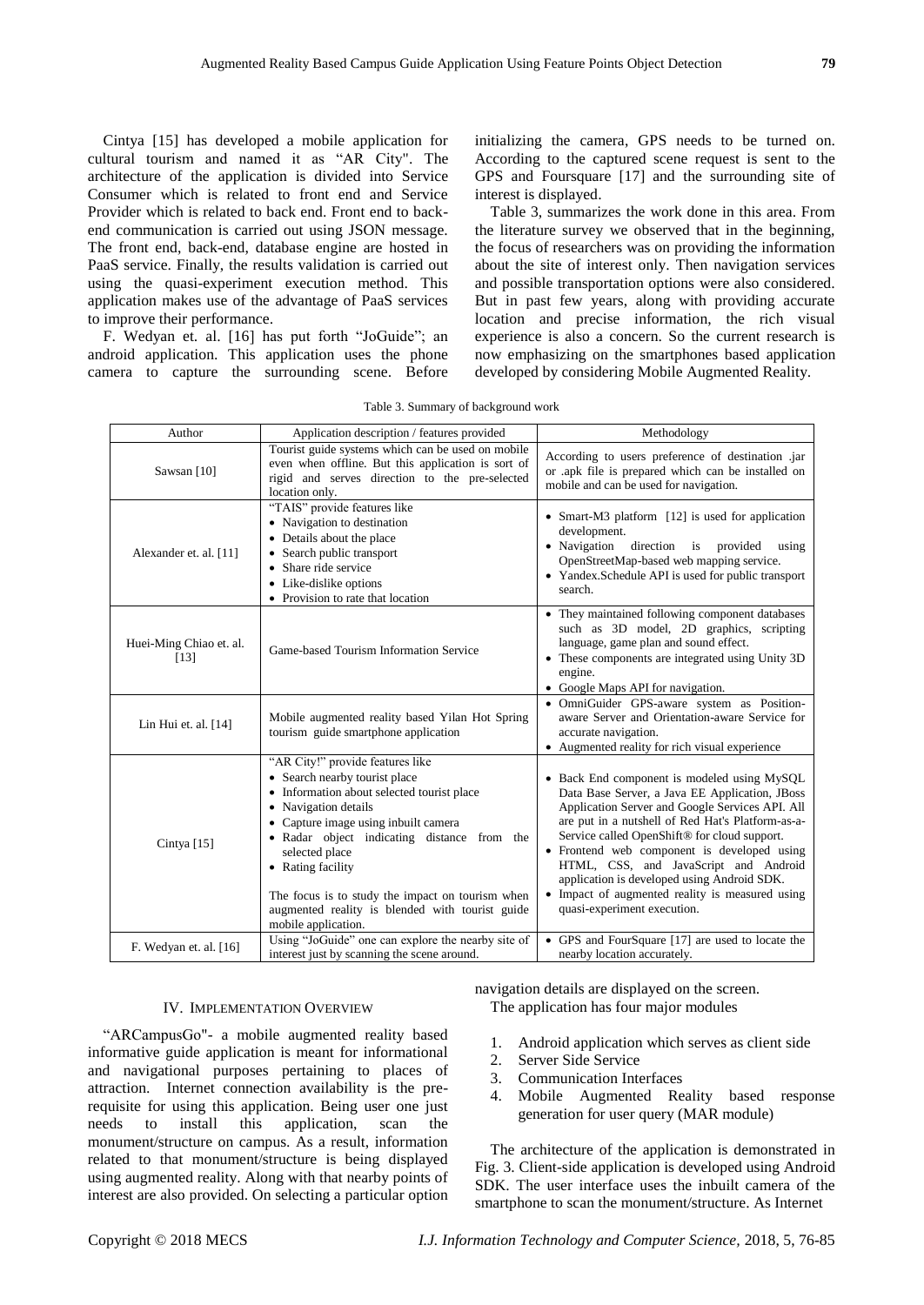connection is mandatory, validation is carried out and a warning is displayed if the Internet connection is unavailable. Accompanying to these necessary UI functional requirements; few additional features like changing the font size and easy navigation through the available functional options in the application are provided.



Fig.3. ARCampusGo application architecture

Next Vuforia Cloud Service is used as Server Side Service. To make the application lite, the database is managed and target recognition is performed on the server side. The cloud storage development has two major parts

- Vuforia license manager and
- Vuforia target manager

For developing an application using Vuforia, first one needs to create a unique license key. Once this key is generated, the cloud database can be generated using Vuforia target manager. The Vuforia cloud-based database stores the targets i.e. images of structures. The cloud-based database contains two Access Keys:

- Client Access key
- Server Access key

The Client Access Keys will be passed to the Vuforia library within the application in order to authenticate itself with the server. This key will be a unique key for the application. The Server Access Key is used to upload and manage images in the cloud target database, via the REST interfaces. The database has following attributes associated with it:

- Database Name: name of the database in which the target images will be stored
- App Name: name of the application for which database is created
- Database Type: type of database whether it is cloud or device (local to the device). In our case, we have chosen the database type as a cloud in order to minimize the application footprints.
- Targets: number of target images stored in the database. Here target images are the images of different monuments/structures present on campus.
- Date of modified: last date when the database is modified.

After the database is created, one can upload as many target images as required along with its associated metadata. Here metadata refers to the informative description of the target image. Once the target is added, an ID is assigned to it and feature points for that target image are marked and stored in the cloud database.

The next module is communication interfaces. The application communicates with a cloud-based database server by using Internet services available on smartphones. This communication is carried out in the form of database requests to the server for feature point matching and providing back the result of the query to the client.

Finally, the Augmented Reality based rendering view is generated using Unity 3D platform.

As demonstrated in Fig. 4, the working of the application is given as follows:

- 1. The intended structure is scanned by the Smartphone camera and Vuforia library is called.
- 2. The tracking points are marked and recorded by the "ARCampusGo" application and Cloud handler script is called.
- 3. These track points are sent to the Vuforia Engine which in turn sends these points to Cloud database in Vuforia Cloud Recognition System.
- 4. The inbuilt Recognition system, using its Target Management system and feature detection system, then matches the track points with the help of Targets which are prior stored in the cloud database
- 5. If matched, then the related metadata is retrieved from cloud database and sent to the Vuforia engine. If not matched, then intended structure is scanned again.
- 6. The engine then generates and renders an augmented view for the user having various options like viewing the information for the site of interest or navigating to nearby points of interest.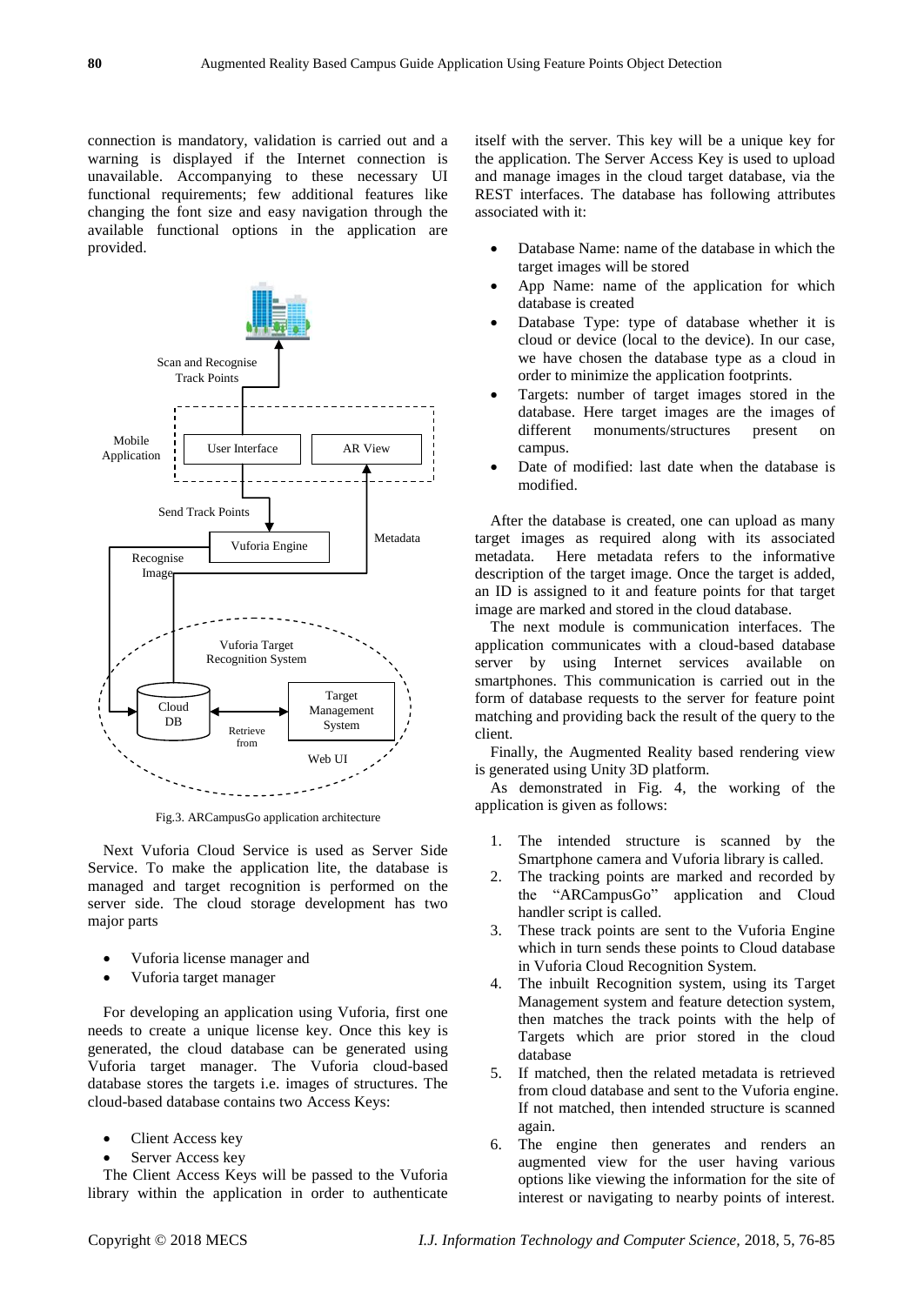On selecting navigating to other nearby points, a list of nearby points is displayed. And when the user selects a nearby point, its location is displayed on Google Map.

The following major processes of the implementation are described as follows

- A. Scanning intended structure/monument
- B. Matching of Scanned image with target image
- C. Displaying visually rich AR view



Fig.4. Working of application

*A. Scanning intended structure/monument*

- 1. Initialize\_camera()
- //Starts device camera for scanning.
- 2. Scanline(); //using this function a green scan line is displayed as an indication for scanning process.
- 3. arr\_points[]=Detect\_track\_points();  $/*$  The Detect track points() detects various track points and stores it in arr\_points[] array which is based on feature detection algorithm.\*/
- 4. Send(arr\_points[1); //The arr\_points[] is sent to cloud database for matching purposes

*B. Matching of Scanned image with target image in database* 

- 1. Receive[]=arr\_points[]; //The arr\_points[] are stored in Receive[] array for modularity purposes.
- 2. If (receive[]==stored\_points[])
- 3. Then Send\_output(AR\_view\_metadata); /\* The stored\_points are track points stored in the cloud database. If the received track points match the stored points in database based on Target Recognition system then AR\_view\_metadata is sent to user as metadata.\*/
- 4. Else

Send\_output(error);

*C. Displaying visually rich AR view*

After the scanning and matching functionality, a menu list is rendered. Then based on the buttons selected, three different types of output are being displayed.

- 1. AR display=receive output() //The output sent from Vuforia target recognition system is received by receive\_output();
- 2. Render(AR\_menu\_display)
- 3. If (Details\_button\_clicked==true) Then Render (AR\_display\_details);
- 4. Else If (Directions\_button\_clicked==true) Then Render (open\_google\_maps());
- 5. Else If (About\_button\_clicked==true) Then Render (AR\_display\_about);
- 6. After rendering, to revert back to menu If (Back button clicked==true) Render(AR\_menu\_display);

When the user tries to exit from this application we are asking for feedback and rating. In the initial stages, this feedback played an important role in improving application's accuracy and precision. As it is a customized application for Somaiya Vidyavihar Campus, the database is also customized and built by us, solely consisting of all the structures and significant places within the campus. So initially, if someone would scan a random structure on campus and if that was not present in the database, then "match not found" message was displayed to the user. We then maintained the log of such locations for which the match was not found. Through the rigorous analysis of the unsatisfactory feedback and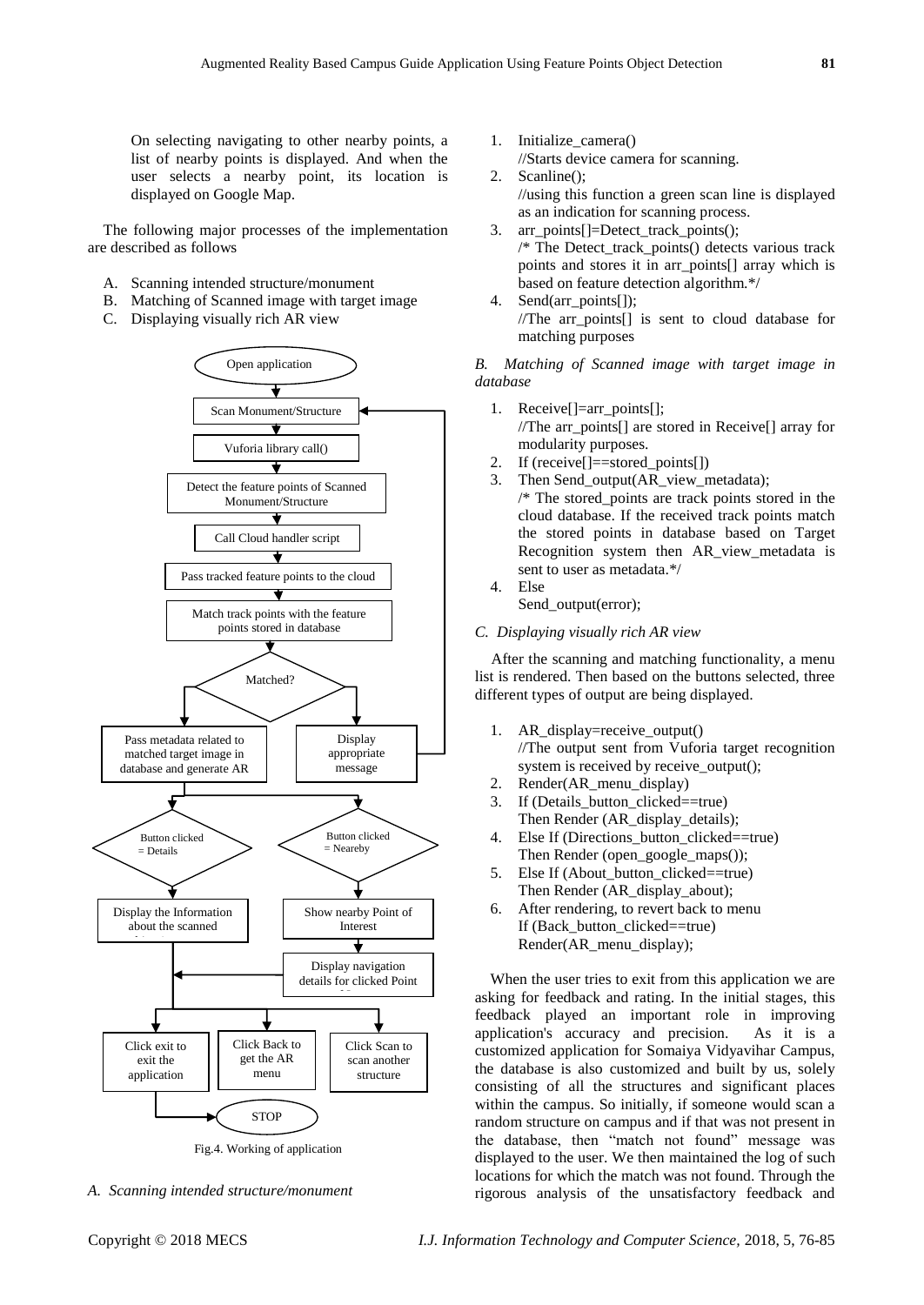failure messages, we identified the missing structures and places within the Somaiya Vidyavihar Campus and added them to the database accordingly. After few iterations, the failure rate reduced to zero. We observed that the response time for AR rendering is directly proportional to the number of target images in the cloud database. More the number of target images in the database more is the time required for AR rendering, as the time required for target recognition is more. In order to overcome this overhead, we created a list of 10 buildings, referred to as prime locations. For each prime location, the images of structure and its entrance are considered as primary image sets. For internal structures within these buildings, while matching the tracking points, in the first scan the set of primary images are compared and then for next scan instead of going through the whole database that particular set is compared. So, in the end, we have approximately 250 images which are categorized into 10 sets.

## V. RESULT AND DISCUSSION

Fig. 5 represents the scanning of monument activity. After a successful scan, VR view is rendered to the user with various options like About us, details and directions as shown in Fig. 6. When any user clicks on 'Details', information about that particular structure/monument is provided as given in Fig. 7. If one clicks on 'Direction', various options of navigation to the nearby points to that structure are displayed as demonstrated in Fig. 8. If the user clicks on any of the nearby points displayed, the Google maps application will be opened to provide directions from current location to select the nearby point as shown in Fig. 9.



Fig.5. Scanning monument

In order to measure the performance of "ARCampusGo", we have asked people to use this application during day and night time. We have considered users from different age groups. They had different smartphone models and Internet service used by them were also different. Experimentation is carried out in batches of different size (1,10,25,50,75 and 87 users in each batch respectively). The time taken by the application to scan an object and render the result is

recorded for each user in batch. Table 4 elaborates the average time (after round-off) taken by the application during day and night.



Fig.6. AR view with menu options



Fig.7. Nearby points of interest



Fig.8. Nearby points of interest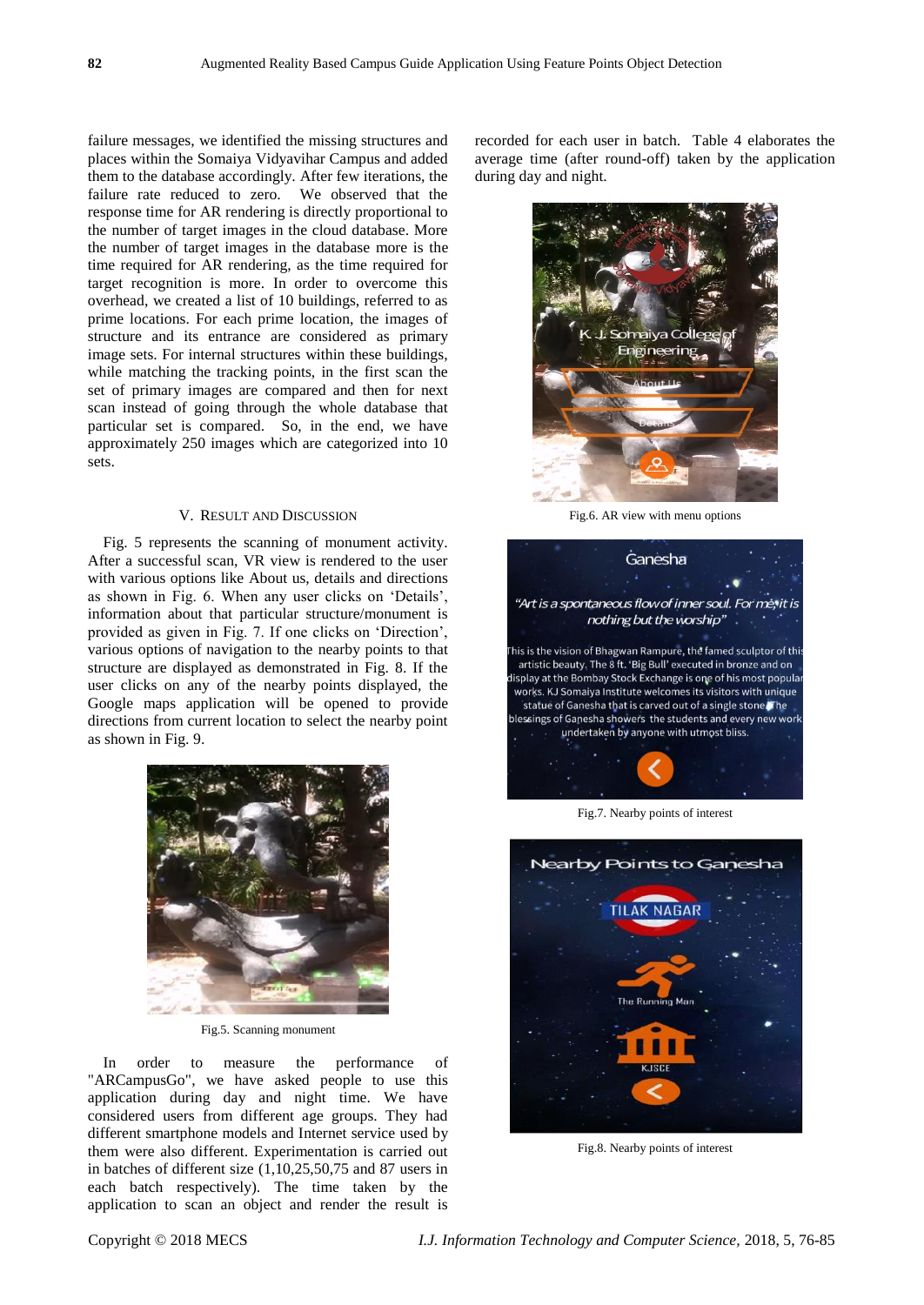

Fig.9. Google map showing direction

Table 4. Average Time of AR Rendering During Day and Night

|                                    | Average Time required                           | Average Time required     |  |
|------------------------------------|-------------------------------------------------|---------------------------|--|
| (in sec) for scanning<br>Number of |                                                 | (sec) for scanning object |  |
| users                              | object and rendering AR<br>and rendering the AR |                           |  |
|                                    | view during day                                 | view during night         |  |
|                                    |                                                 |                           |  |
| 10                                 | 6                                               |                           |  |
| 25                                 |                                                 |                           |  |
| 50                                 | 19                                              | 27                        |  |
| 75                                 | 22.                                             | 32                        |  |
| 87                                 | 27                                              | 36                        |  |

From the graph shown in Fig. 10, it has been observed that the time required to render the result during the day is less as compared to night. This is because, during the daytime, light intensity and clarity are much better, so identifying tracking point require low computation time. It has been also observed that the response time is directly proportional to the number of the concurrent users. More the number of concurrent users more is the query handling load on cloud and thus more time is taken to process it.



Fig10. Relation between number of users and response time of application

The usability testing is carried out through feedback rating. We have asked following question to 87 users and each question is rated on a scale of 0 to 10. The final rating for a question is calculated as the average of rating values given by all the 87 users for that question. Here 0 is the worst rating and 10 is the best one.

|  | Table 5. Analysis of user feedback |
|--|------------------------------------|
|--|------------------------------------|

| QN             | Ouestion                                                                                                       | Rating |
|----------------|----------------------------------------------------------------------------------------------------------------|--------|
| -1             | The user interface of application easy to use.                                                                 | 8.16   |
| 2              | The response time of application is good.                                                                      | 6.03   |
| 3              | The application is bulky in size.                                                                              | 8.70   |
| $\overline{4}$ | The application frequently crashes/hangs.                                                                      | 7.80   |
| 5              | The application runs well with a low internet<br>connection.                                                   | 5.42   |
| 6              | The application can recognize the structure by<br>scanning it from any angle.                                  | 9.98   |
|                | The AR view rendered by the application is<br>interesting and has a rich visual impact.                        | 8.91   |
| 8              | The description provided by application about<br>structure/ monument is worth to know the<br>details about it. | 9.66   |
| $\mathbf Q$    | The application helps to explore the nearby site.<br>of Interest.                                              | 9.20   |
| 10             | The application is useful to navigate<br>effortlessly through the campus.                                      | 9.57   |

From Table 5, it is observed that the rating for response time (Question no. 2) is around 6 and for crashing / hanging frequency (Question no. 4), it is 7.80. This is because response time is highly dependent on various factors such as Internet speed, processing power, the internal free memory of the smartphone. It is also dependent on the number of applications running on the smartphone. The rating value obtained for the performance of the application with low internet speed (Question no. 5) is low. The main reason behind this is the structure recognition process is carried out on the server side and target database is maintained in the cloud. Thus if Internet connectivity is poor then it requires more time to process the query and retrieve the results. Also, intermittent Internet connectivity increases the query processing time.

From the overall results, it can be interpreted that "ARCampusGo" facilitates easy navigation through the campus. It is user-friendly, a lightweight application which serves as an effective guide for campus exploration.

#### VI. CONCLUSION

This paper discusses the development of "ARCampusGo" which is a Mobile Augmented Reality based application. It is specifically designed to give an insight of Somaiya Vidyavihar Campus. The informational and navigational requirements are sufficed with the help of Unity 3D platform and Vuforia Cloud Services. The application can be used effectively in low light intensity. Use of Mobile Augmented Reality help to improvise the visuals rendered to the user. The only constraint is Internet speed as far as the performance is concerned. The application can be extended further to include navigation by just scanning the random surrounding rather than a specific structure or monument. Other additional functionalities like details of events upcoming as well as current events can be provided as buzz. The application discussed here is just a prototype.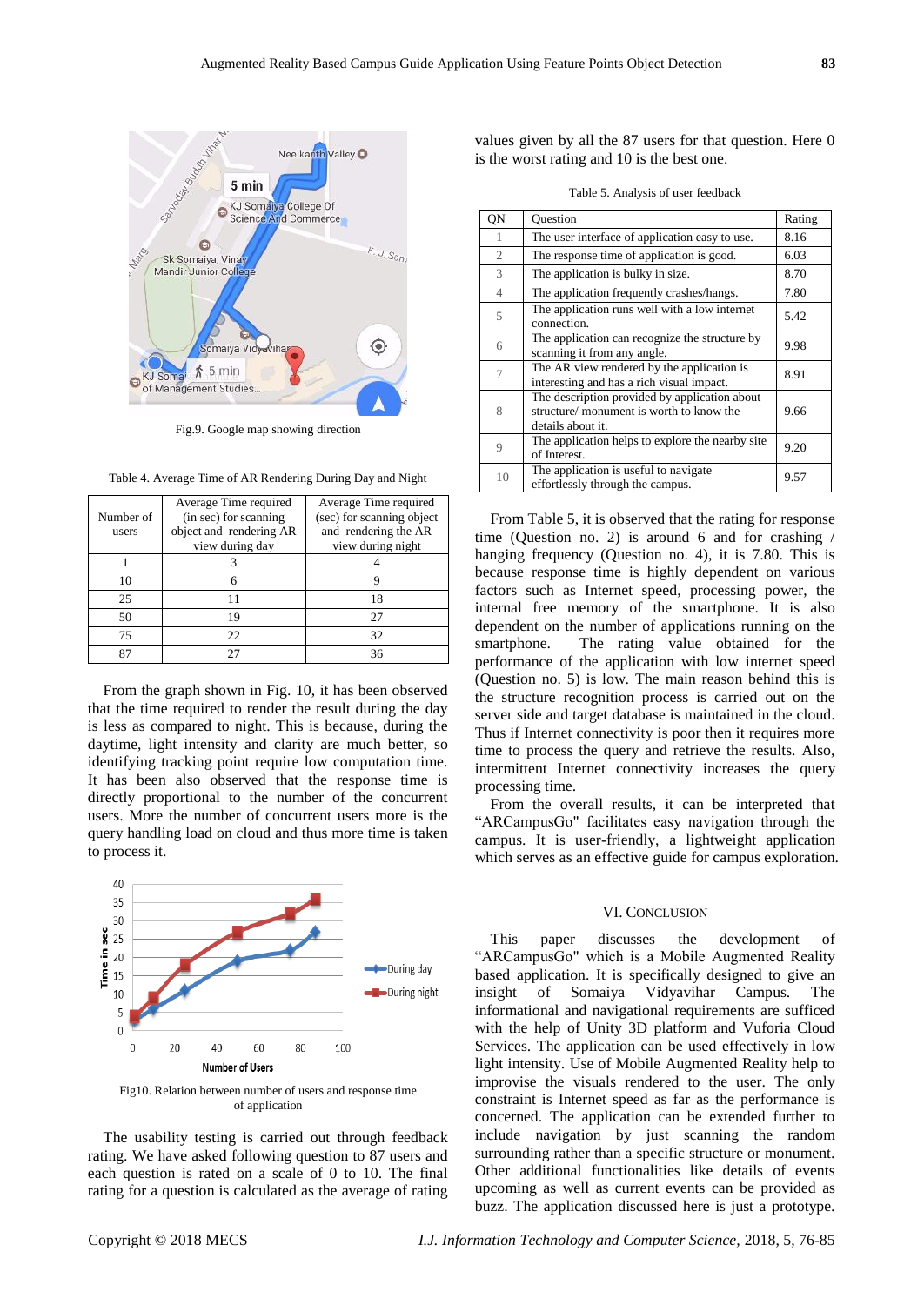On similar lines, we can design an application for a shopping mall, Special Economic Zones (SEZ), railway stations, airports etc. It not only just helps to navigate but also provides easy access to information related to location.

## **REFERENCES**

- [1] Omisore M. O., Ofoegbu E. O., Fayemiwo M. A., Olokun F. R., Babalola A. E, "Intelligent Mobile Application for Route Finding and Transport Cost Analysis", Vol.8, No.09, pp. 73-80. DOI: 10.5815/ijitcs.2016.09.09
- [2] Shaveta Bhatia,"Design and Development of New Application for Mobile Tracking", International Journal of Information Technology and Computer Science(IJITCS), Vol.8, No.11, pp.54-60, 2016. DOI: 10.5815/ijitcs.2016.11.07.
- [3] Adi Ferliyanto Waruwu, I Putu Agung Bayupati and I Ketut Gede Darma Putra, "Augmented Reality Mobile Application of Balinese Hindu Temples: DewataAR" International Journal of Computer Network and Information Security, Vol. 7, No. 2, pp.59-66, 2015. DOI: 10.5815/ ijcnis.2015.02.07
- [4] Julie Carmigniani and Borko Furht, "Augmented Reality: An Overview" In J. Carmigniani and B. Furht, Eds., Handbook of Augmented Reality, Springer, New York, 2011, pp 3-46
- [5] Harry E. Pence, "Smartphones, Smart Objects, and Augmented Reality", Journal: The Reference Librarian, Volume 52, Issue 1-2, 2010, pp 136-145
- [6] Anuroop Katiyar, Karan Kalra, and Chetan Garg, "Marker Based Augmented Reality", Advances in Computer Science and Information Technology (ACSIT), Volume 2, Number 5; April-June 2015, pp 441-445
- [7] Daniel Lelis Baggio, Shervin Emami, David Millan Escrivá, Khvedchenia Ievgen, Naureen Mahmood, Jason Saragih, Roy Shilkrot, "*Mastering OpenCV with Practical Computer Vision Projects*", 1<sup>st</sup> ed., Packt Publishing,2012, pp 47-127.
- [8] Alan B. Craig, "Understanding Augmented Reality", 1st ed., Elsevier Inc, 2013, pp 209-220.
- [9] Abrar Omar Alkhamisi, Muhammad Mostafa Monowar, "Rise of Augmented Reality: Current and Future Application Areas", International Journal of Internet and Distributed Systems (IJIDS), Volume 1,o. 4, 2013, pp 25- 34
- [10] Sawsan Alshattnawi, "Building Mobile Tourist Guide Applications using Different Development Mobile Platforms" International Journal of Advanced Science and Technology (IJAST), Volume 54, May 2013, pp 13-22
- [11] Alexander Smirnov, Alexey Kashevnik, Nikolay Shilov, Nikolay Teslya, Anton Shabaev, "Mobile Application for Guiding Tourist Activities: Tourist Assistant – TAIS" IEEE Proceedings of Sixteenth Conference of Open Innovations Association FRUCT, Oulu, Finland, 27-31 October 2014, pp 95-100
- [12] Jukka Honkola, Hannu Laine, Ronald Brown, Olli Tyrkkö, "Smart-M3 Information Sharing Platform," IEEE Proceedings of IEEE Symposium on Computers and Communications (ISCC'10), Riccione, Italy, 22-25 June 2010, pp 1041-1046
- [13] Huei-Ming Chiao, Wei-Hsin Huang, Ji-Liang Doong, "Innovative Research on Development Game-based Tourism Information Service by Using Component-based

Software Engineering" IEEE Proceedings of the 2017 International Conference on Applied System Innovation IEEE-ICASI 2017, Sapporo, Japan, 13-17 May 2017, pp 1565-1567

- [14] Lin Hui, Fu Yi Hung, Yu Ling Chien, Wan Ting Tsai, Jeng Jia Shie, "Mobile Augmented Reality of Tourism-Yilan Hot Spring", IEEE Proceedings of Seventh International Conference on Ubi-Media Computing and Workshops (UMEDIA), Ulaanbaatar, Mongolia,12-14 July 2014, pp 209-214
- [15] Cintya de la Nube Aguirre Brito, "Augmented reality applied in tourism mobile applications", IEEE Proceedings of Second International Conference on eDemocracy & eGovernment (ICEDEG), Quito, Ecuador, 8-10 April 2015, pp 120-125.
- [16] Fadi Wedyan, Reema Freihat, Ibrahim Aloqily, Suzan Wedyan, "JoGuide: A mobile augmented reality application for locating and describing surrounding sites,'' Proceedings of The Ninth International Conference on Advances in Computer-Human Interactions(ACHI 2016), Venice, Italy, April 2016, pp 88-94
- [17] "FourSquare," URL: http://www.foursquare.com (Last Accessed Date: 4 January 2018)

## **Authors' Profiles**



**Dipti Yogesh Pawade** received B.E. degree in Computer Science and Engineering from Sant Gadge Baba University in 2009 and M.E. degree in Embedded System and Computing from G. H. Raisoni College of Engineering, Nagpur in 2012. Since 2012 she is an Assistant Professor in the Department of Information Technology at K J Somaiya

College of Engineering, Vidyavihar, Mumbai. Her interest includes Machine learning, Web Security, and Web Application Development.



**Avani Sakhapara** received B.E. degree in Information Technology from Thakur College of Engineering and Technology, Mumbai University and M.E degree in Computer Engineering from K.J. Somaiya College of Engineering, Mumbai University. Since 2009 she is an Assistant Professor in the Department of Information Technology

at K.J. Somaiya College of Engineering, Vidyavihar, Mumbai. Her interest includes Information Security, Machine Learning, Natural Language Processing and Web Application Development.



**Maheshwar Mundhe** received the B.E. degree in Information Technology from K. J.<br>Somaiya College of Engineering, Somaiya College of Engineering, Vidyavihar, an Autonomous college affiliated to Mumbai University in 2017. His interest includes Argumented Reality, Artificial Intelligence, Data Science, Cloud

Computing.